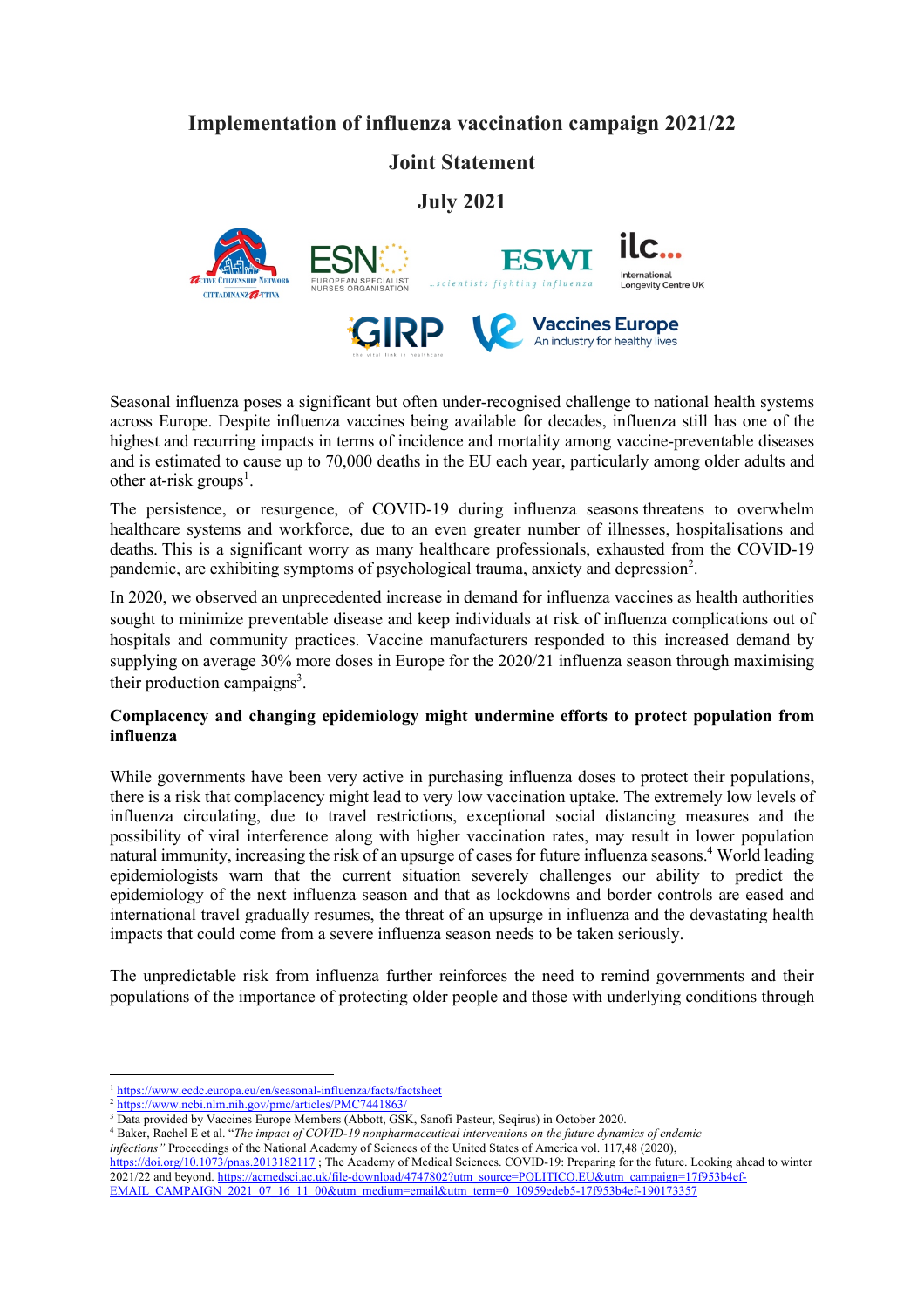vaccination, not only from COVID-19 but also influenza. This is especially important as the risk factors and populations at risk for COVID-19 and influenza overlap**.**

#### **Addressing challenges of concomitant deployment of COVID-19 and influenza vaccination**

We recognize that concomitant deployment of COVID-19 and influenza vaccination programmes may pose significant challenges, which need to be promptly anticipated and addressed to ensure continuity in and high uptake of available vaccinations in the population. Complacency, due to lower influenza epidemiology and strong focus on COVID-19 vaccination, coupled with complexity and confusion about where and when to get vaccinated may hamper people's ability and willingness to get the influenza vaccine. The recent experience in Australia, where 2021 flu vaccination rates have been significantly lower than in 2020 is a reminder of the importance of clear and consistent public messaging to maintain uptake of other vaccinations, despite of COVID-19 vaccination program continuation<sup>5</sup>.

In this context, the French Haute Autorité de Santé (HAS) recently issued a reminder that influenza vaccination reduces the risk of concomitant or successive infections with both viruses, especially in people with comorbidities.<sup>6</sup> Several health authorities have also published recommendations on concomitant administration of COVID-19 and influenza vaccines to avoid any delay in influenza vaccination and simplify the vaccination process<sup>7</sup>. The outcome of a preliminary Phase  $\overline{3}$  sub-study provided initial data which are supportive of this approach<sup>8</sup>, however the data from further larger studies are still awaited. At the time of writing, concomitant administration of COVID-19 and influenza vaccines has not been approved by the European Medicines Agency.

#### **Early demand and accurate forecasting - key to the success of influenza vaccination programme**

The demand for influenza vaccines has remained high for the 2021/22 season and we acknowledge the significant efforts from governments to anticipate and secure adequate doses to protect their population from influenza and its complications.

Preparation for influenza vaccine production commences one year in advance of delivery with sourcing of e.g. raw materials, critical reagents, disposables. For vaccines to be delivered in time for vaccination to begin in the fall, vaccines manufacturers may commence manufacturing of one or more of the vaccine viruses at risk, prior to the WHO and EMA recommendation based on their available information as to which viruses are most likely to be included in the vaccine.

Early planning and forecasting for future seasons, as well as dialogue and anticipation of policy changes and recommendations with the vaccines manufacturers and the healthcare distributors are critical to the success of influenza vaccination programmes. Ensuring timely and accurate vaccine supply for the upcoming influenza seasons does not only allow vaccines manufacturers to maximize their existing influenza vaccines production capacity but also allow to continuous investment in building manufacturing capacity for meeting the future demand. The inclusion of the healthcare distribution sector in the dialogue is similarly essential to ensure the availability of the necessary cold room storage capacities to accommodate both influenza and COVID-19 vaccines in parallel.

winter-2021-to-2022/jcvi-interim-advice-potential-covid-19-booster-vaccine-programme-winter-2021-to-2022

 $8 \text{ https://www.medrxiv.org/content/10.1101/2021.06.09.21258556v1.}$ 

<sup>5</sup> FluTracking. Weekly reports - Week ending 17 May 2020, Week ending 16 May 2021. Available via https://info.flutracking.net/reports-2/australia-reports/ Accessed May 2021

<sup>&</sup>lt;sup>6</sup>, Opinion n° 2021.0033/AC/SEESP of 12 May 2021 of the college of the Haute Autorité de santé concerning the launch of the 2021/2022 seasonal influenza vaccination campaign in France in the northern hemisphere and in Mayotte in the context of the Covid-19 epidemic <sup>7</sup> France : https://www.has-sante.fr/upload/docs/application/pdf/2021-

<sup>05/</sup>avis\_2021\_0033\_seesp\_du\_12\_mai\_2021\_du\_college\_de\_la\_has.pdf; US: https://www.cdc.gov/vaccines/covid-19/clinicalconsiderations/covid-19-vaccines-us.html?CDC\_AA\_refVal=https%3A%2F%2Fwww.cdc.gov%2Fvaccines%2Fcovid-19%2Finfo-byproduct%2Fclinical-considerations.html ; Austria: https://www.sozialministerium.at/dam/jcr:5eef37df-f71c-410c-8a38- 044329b13fef/COVID-19-Impfungen\_Anwendungsempfehlung\_des\_Nationalen\_Impfgremiums\_Version\_4.1\_(Stand\_24.06.2021.pdf; UK: https://www.gov.uk/government/publications/jcvi-interim-advice-on-a-potential-coronavirus-covid-19-booster-vaccine-programme-for-